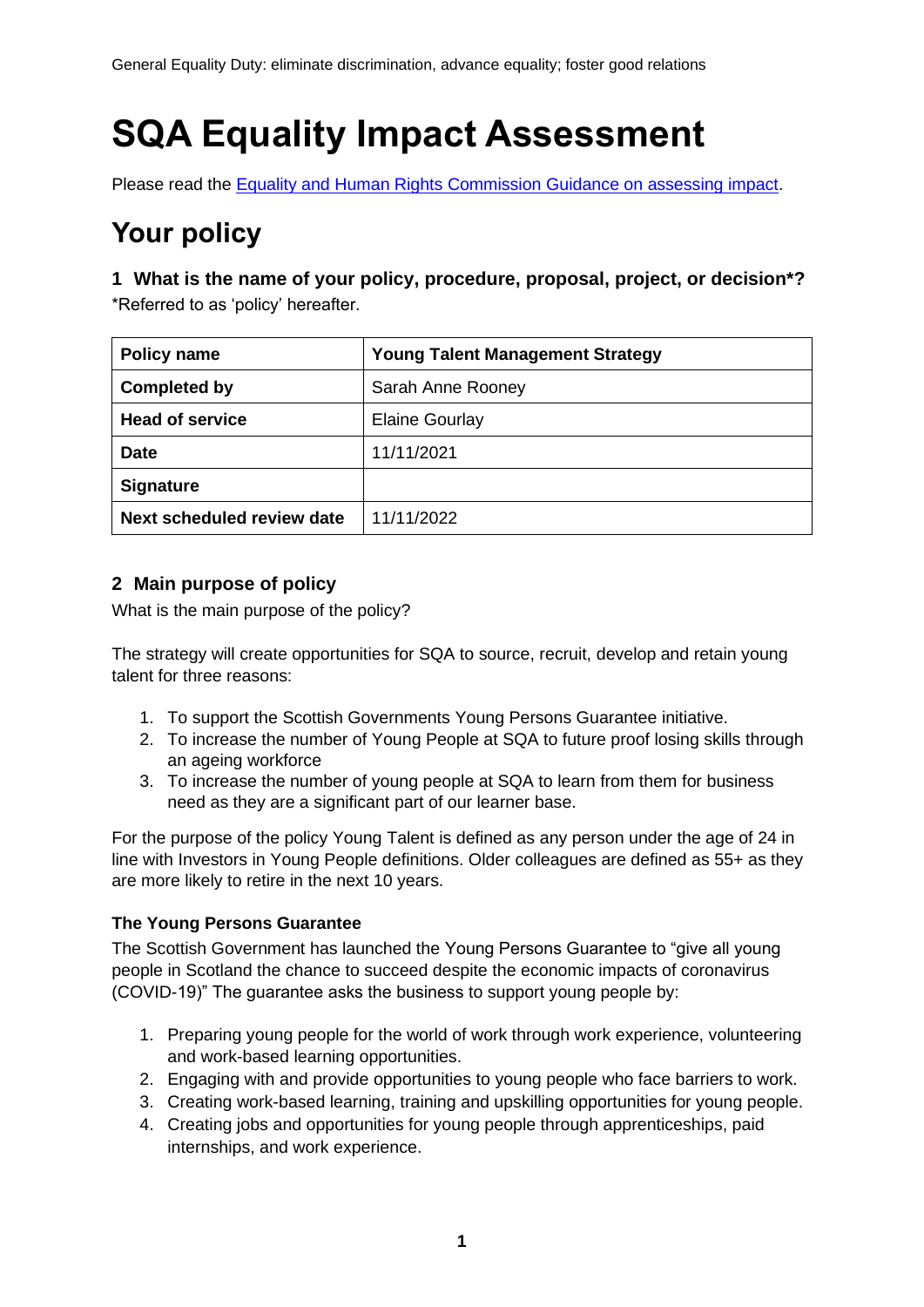5. Creating an inclusive workplace to support learning and enable young people to meet their potential.

For this reason we will use the strategy to continue to provide work experience to prepare for the world of work, internships and apprentices for all young people and an additional opportunity for you people with barriers to work with a vocational apprentice programme with no entry requirements as part of the strategy. We will prioritise upskilling opportunities for young people as part of the strategy to help them secure sustainable roles and with mentors and a network as part of the strategy we will create an inclusive environment for young people.

The Young Persons Guarantee also aims to ensure no young person is left behind in the economic recovery and impact of COVID 19. This specifically includes disabled young people and care experienced young people and drives our decision to work with partner agencies such as The Robertson Trust, Inclusion Scotland and Who Cares Scotland in providing internships, work experience and apprentice opportunities. For this reason we will use the strategy to advance opportunities for young disabled people and young care experienced people to join the organisation.

#### **Ageing Workforce**

Currently 231 colleagues are due to retire in the next 10 years and with only 51 colleagues under the age of 25 we risk losing skills and experience if we do not recruit people to learn these skills. For this reason we will use the strategy to be attractive to young talent such as measuring work experience in activities not number of years, considering if a vacancy can be an apprenticeship instead of going straight to market and developing a leadership programme specifically for young talent.

Many of the skills required for roles in the organisation need time to develop the skillset and professional qualifications and exposure to specific activities within the organisation. For this reason, we will sue this strategy to specifically source young talent and advance development opportunities where possible. This includes prioritise young talent where possible for aspiring leader development, providing a career development mentor to every young person under age 24 in SQA and creating a network as a platform to lead us in further activity for their development to secure future skills required.

#### **Learner Base**

Young learners are a significant part of our learner base and as an organisation we need to communicate, listen to and learn from these learners to inform our decisions, product and ongoing review. For this reason, we will use the strategy to ensure the voice of young people in SQA is heard and utilised in the growth of the organisation including skills, technology and learner engagement.

The strategy will also operate alongside the Talent Development strategy once created and the Learning and Development policy, workforce planning, succession planning and job evaluation processes.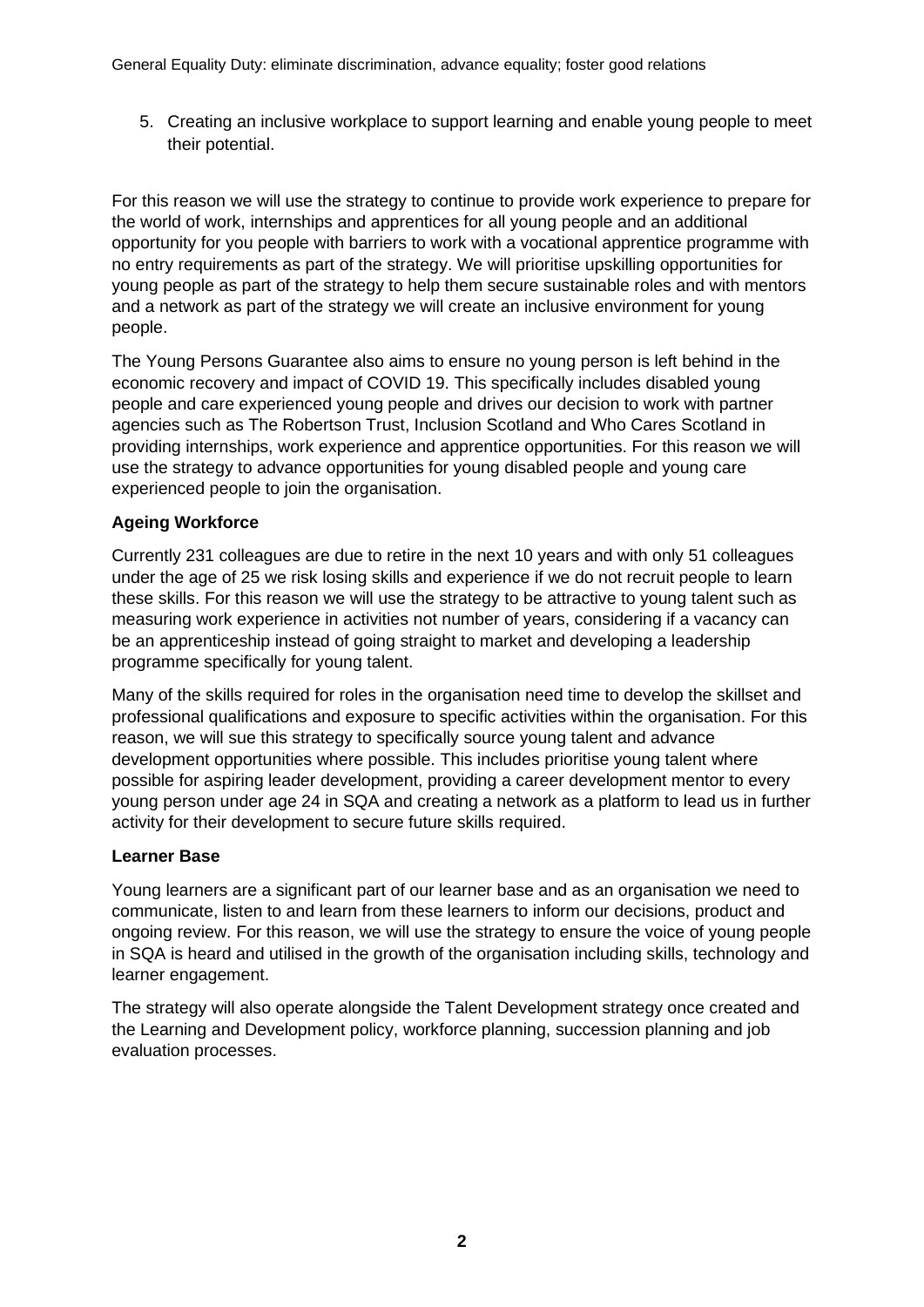General Equality Duty: eliminate discrimination, advance equality; foster good relations

#### **3 Information and evidence used to evaluate impact**

The strategy is not yet live however our apprentices helped create the strategy and all young people in SQA under the age of 24 will be consulted via our Young Persons Network. We have been led by the following;

#### Young Persons Guarantee

The impact of Scotland's response to COVID -19 has been significantly felt by 16–24-yearolds who have been made redundant, displaced from apprenticeships, and have not had opportunity to experience the world of work and gain sustainable employment. Following the commitments and guidance of the Young Persons Guarantee help us ensure the strategy minimises the negative impact of economic recovery on young people.

Using the strategy to provide a vocational apprentice programme which is more inclusive than the academic opportunity will positively impact on young disabled people, young people from disadvantaged backgrounds and young people with care experience:

A. *Disadvantaged Backgrounds***:** Modern Apprenticeship's were designed as a tool for social mobility to increase the chances of sustainable employment for young people from disadvantaged backgrounds who were less likely to achieve academically. The educational attainment level of the 2-year Modern apprentice programmes influences apprenticeship employment opportunities, which impacts on the ability of young talent to realise their potential.

"Although many young people living in disadvantaged circumstances do well in school, there is a clear gradient in educational attainment by deprivation, and a persistent gap between the most and least deprived areas." NHS Child Poverty in Scotland 2018.

Given that the economic impact of COVID-19 will increase levels of poverty in Scotland, the additional 1 year vocational programme with no entry requirements will reduce barriers to work.

B. *Care Experienced Young People*: Young people from a care experienced background are likely to leave school earlier and less likely to be in positive destinations 9 months after leaving school.

In 2017/18 62% of all school leavers had one or more qualification at SCQF level 6 or better, whereas only 12% of school leavers who were in care for the full year and 11% who were in care for part of the year had qualifications at this level. Who Cares Scotland

We use apprenticeships to help increase the number of care experienced young people in a positive destination and the apprenticeship funding we use has been extended to age 29 if care experienced for this purpose.

C. **Disability**: Disabled children are more likely to enter secondary education with lower educational attainment than non-disabled pupils. When this is coupled with ill health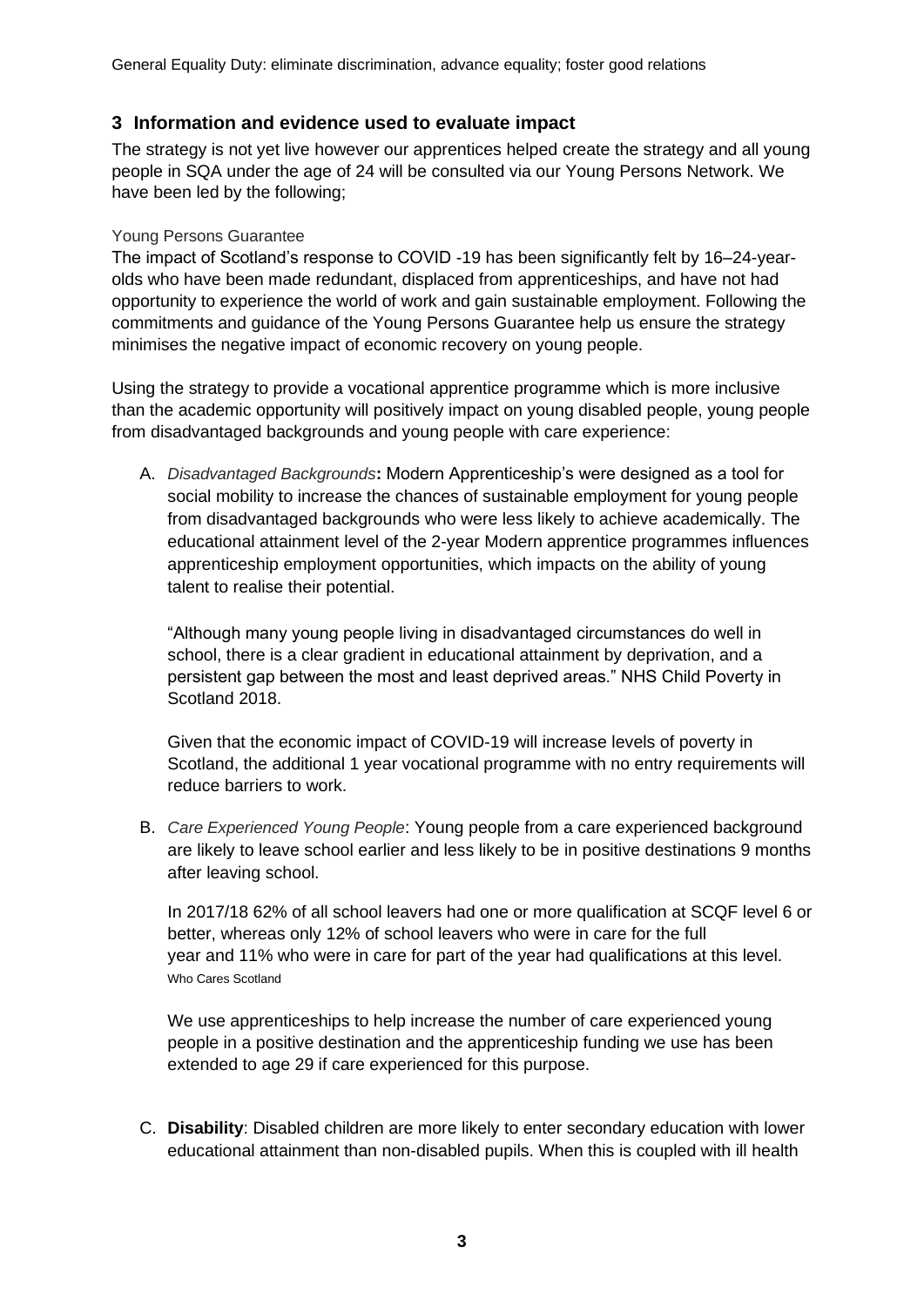and an increasing lack of support and resources, many disabled young people will leave school without a qualification.

In 2018, around 25% of disabled people (aged 16-64) had no qualifications at SCQF level 4 or below compared with 10% of non-disabled people. Scotland's Wellbeing – National Outcomes for Disabled People

Young disabled people are more likely to experience difficult transitions through education and to be unemployed after they leave education. The Commission for Developing Scotland's Young Workforce

The vocational apprenticeship and internships provided by the strategy have been identified as an opportunity for disabled young people to realise their potential and focus positively on what they can do in the world of work to achieve their career aspirations. Again, funding has been increased to age 29 if disabled for this purpose.

#### **Investors In Young People Framework and IIYP SQA surveys**

The framework and surveys every three years inform us how to develop young talent to retain them and futureproof the organisation against an ageing workforce and for skills and experience required over the next 10 years.

IIYP survey results in 2018 identified that young people at SQA feel they do not have access to career development as they are seen as inexperienced due to number of years' service despite have experienced many different work activities. The strategy will ensure experience is recognised and defined in terms of work activity and not number of years and we will work with HR to change job descriptions to reflect this commitment. The strategy will also provide access to a career development mentor to support young people in identifying goals and career objectives and help them to achieve success.

IIYP survey results in 2021 identified that we should:

Ensure young people believe fair work practices are consistently applied. The strategy will also ensure career pathways at SQA and promotion to leader roles is a fair and transparent process so that young people can identify their own pathways and gain appropriate skills and experience.

Ensure that your Leaders and Influencers understand the capabilities needed to lead, develop, and support young people. For this reason, the strategy will be shared and training delivered to all line managers and senior leaders to educate on how to lead, develop and support young people.

Ensure that Influencers and young people are trained in coaching and mentoring techniques to ensure young people fulfil their potential. For this reason we will prioritise young talent for access to the Chartered Management Institute (CMI) Coaching and Mentoring qualification to give them the skills to influence, and share their experience as well as develop coaching skills for leadership.

The strategy will ensure career pathways are clear and skills required are defined which will have a positive impact on developing young people for future roles and responsibilities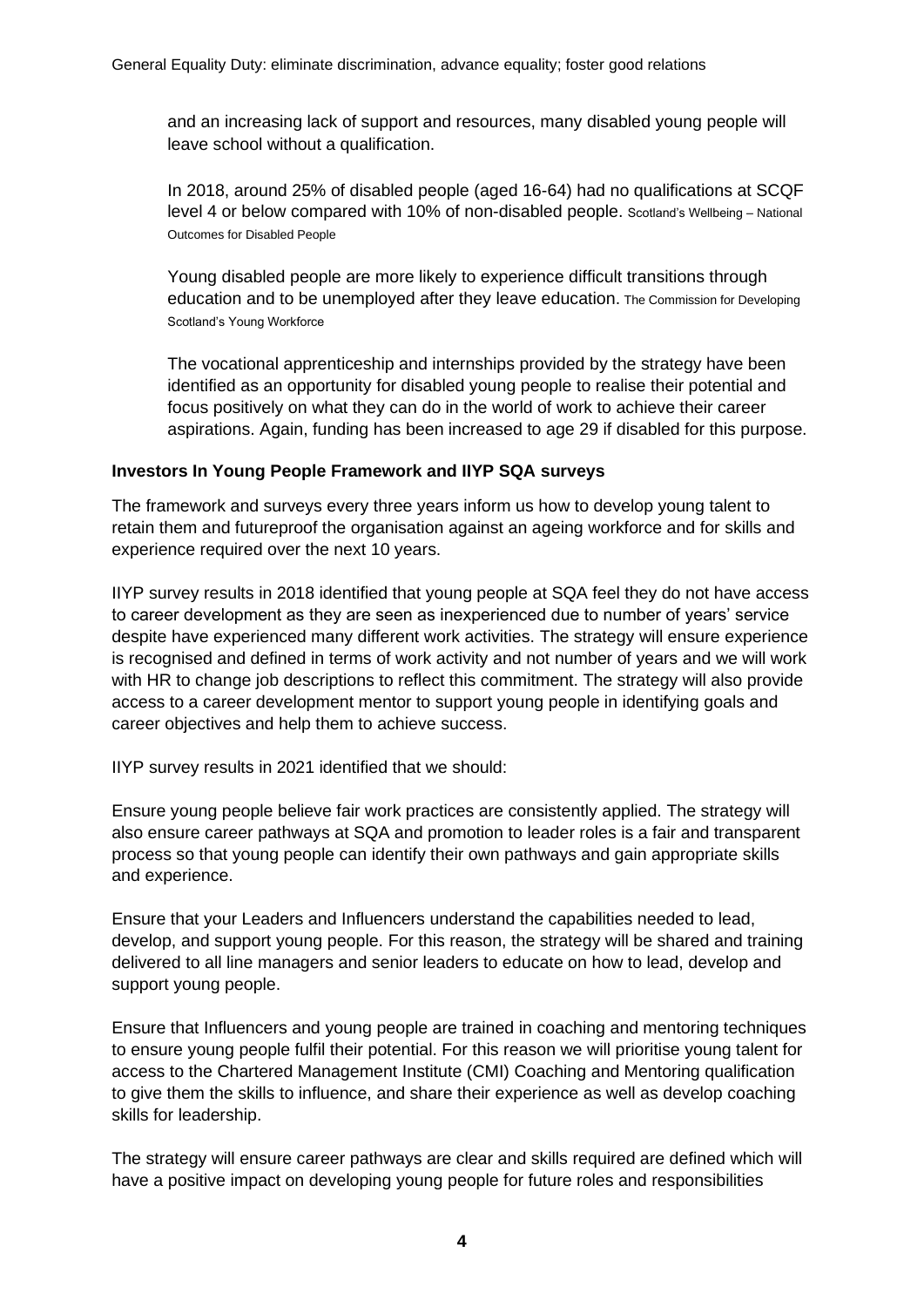required as older colleagues leave the organisation and for their own development as outlined above.. This will be in collaboration with HR and Organisational Development (OD) and Change Business Partners who own the workforce planning, succession planning and job evaluation processes.

#### **Future Equality Impacts**

The strategy will also be shared with our employee led networks for feedback specifically Disability Network and Young Persons Network. There is no evidence yet to suggest that we have a gap in recruiting, developing and retaining LGBT+ young people or young people from a Black, Asian and minority ethnic (BAME) background or that we have a gender gap however we will review this information in the next recruitment campaign and consult with the Rainbow, Women's and Appreciate Culture and Ethnicity (ACE) networks to identify further information.

#### **Measurement**

The success of delivering the Young Person's Guarantee will be measured in:

- 1. Increase in number of care experienced young people on work experience, apprenticeship, and internship programmes (dependant on personal disclosure)
- 2. Increase in number of disabled young people on work experience, apprenticeship, and internship programmes (dependant on personal disclosure)
- 3. Increase in number of young people joining SQA

The success of developing young talent to retain them for future skills will be measured in:

- 1. Positive IIYP survey results in 2022, 2023 annual reviews
- 2. Gaining Platinum IIYP status in 2024
- 3. Increase in number of young people moving into roles G5 and above, manager, influencer and leader roles
- 4. Implementation of a young talent leadership programme
- 5. Increase in number of young people as active coaches and mentors including mutual mentors with senior leaders.
- 6. Overall increase year on year in the number of young people retained by the organisation.
- 7. Increase in number of older colleagues becoming coaches to share experience

The success of young talent being able to share their voice for SQA learner engagement will be measured in:

- 1. Increased engagement from the business with the Young Persons Network.
- 2. Increased engagement from the business with work experience, apprenticeships, and internship programmes.

#### *Internal evidence sources:*

- *Feedback from employees via IIYP survey as the staff survey doesn't call out young talent specifically.*
- *Feedback from employees via consultation with apprentices.*
- *Feedback from employees via planned consultation with all under 24, Heads of Service (HoS), and line managers.*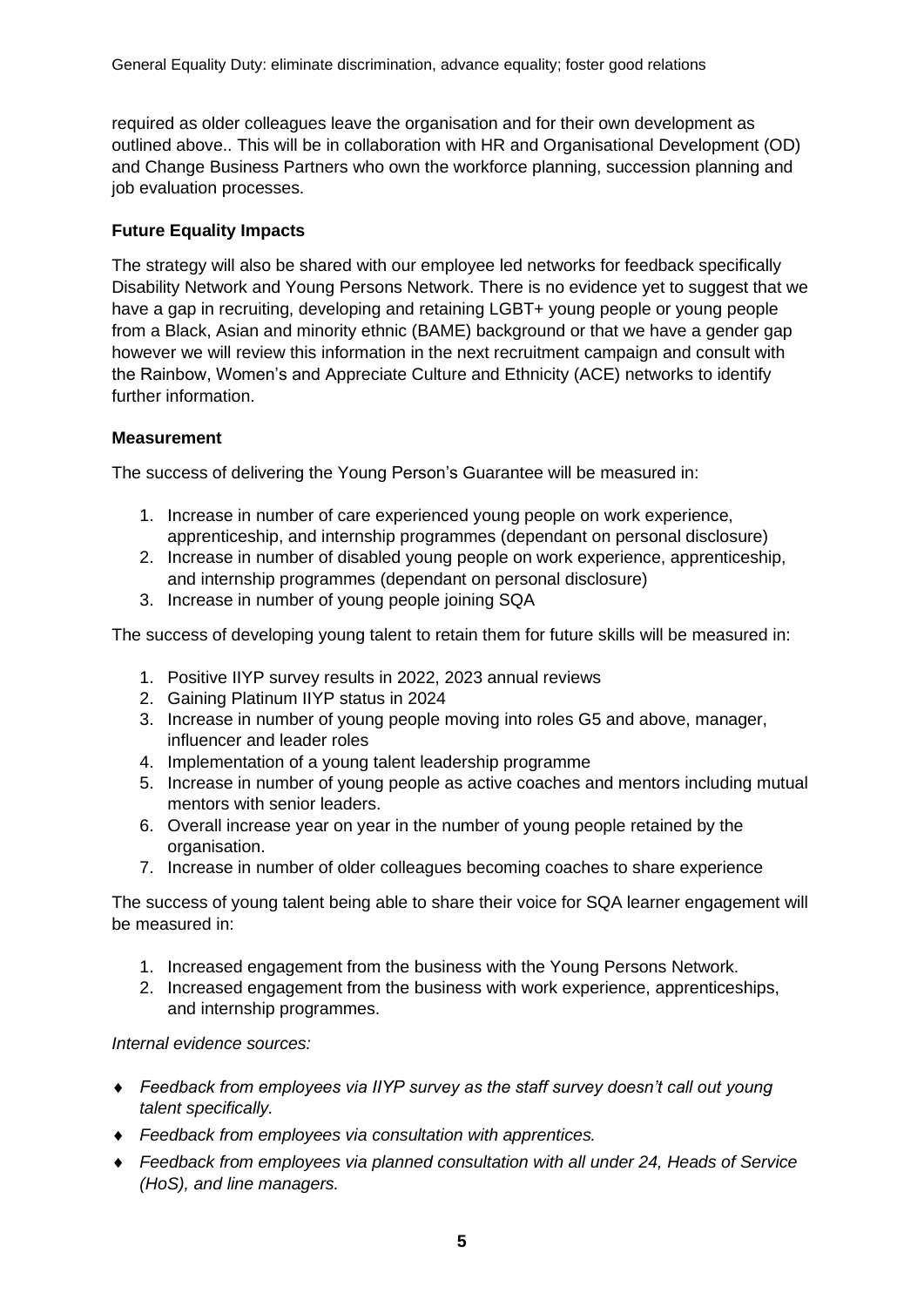*External evidence sources:*

*IIYP Survey Results*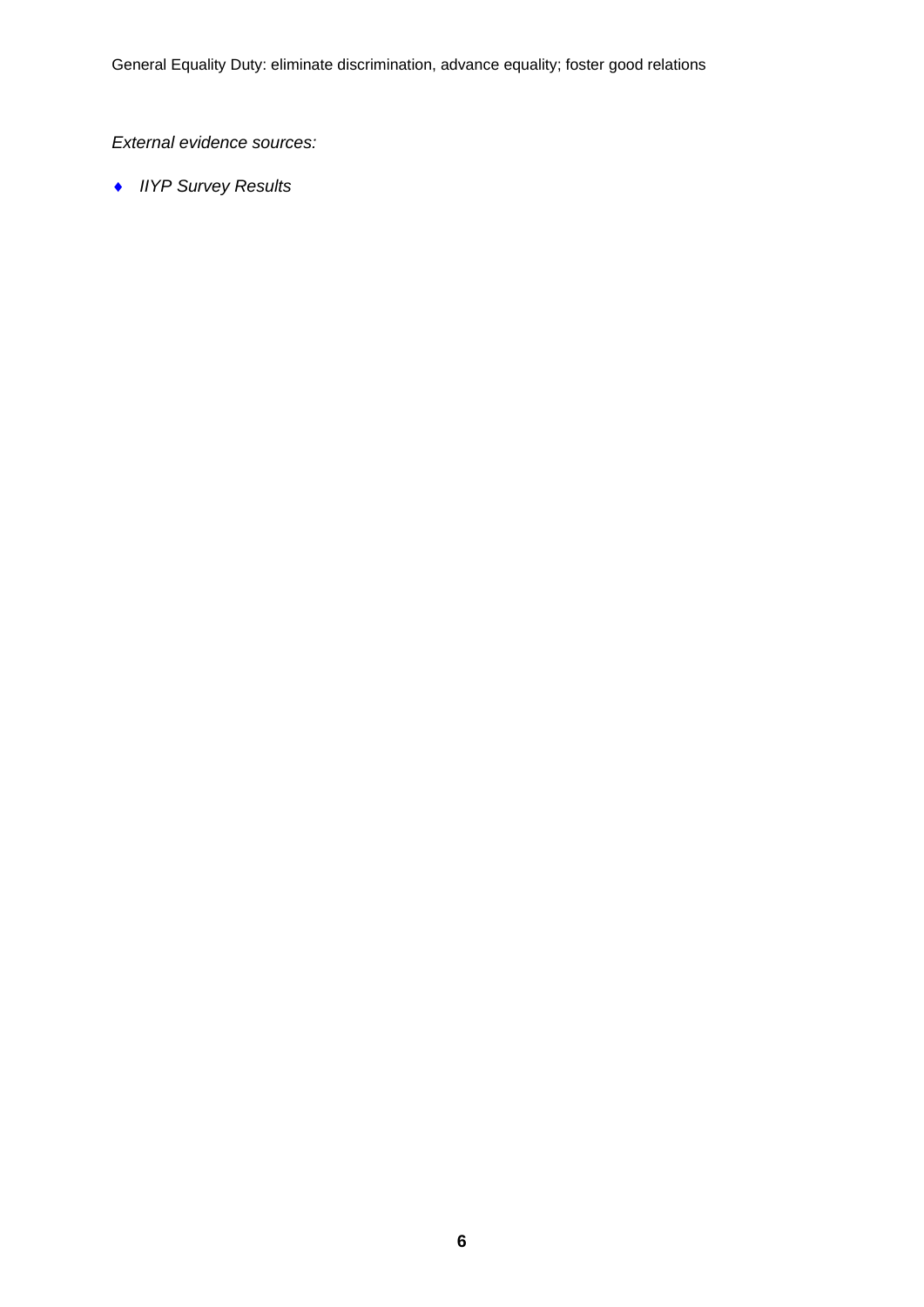# **Public Sector Equality Duty**

SQA is required to have 'due regard' to the need to eliminate unlawful discrimination, advance equality of opportunity and foster good relations.

This section provides the opportunity to capture how the policy will contribute towards the three aims of the general equality duty, and to consider if there is anything more we need to do to meet our responsibilities.

#### **5 How might this policy impact on people who share protected characteristics?**

Please consider positive or negative impacts. (At the beginning of the process, you may want to record perceived impact. Ongoing monitoring of the policy will allow you to measure the actual impact of the policy.)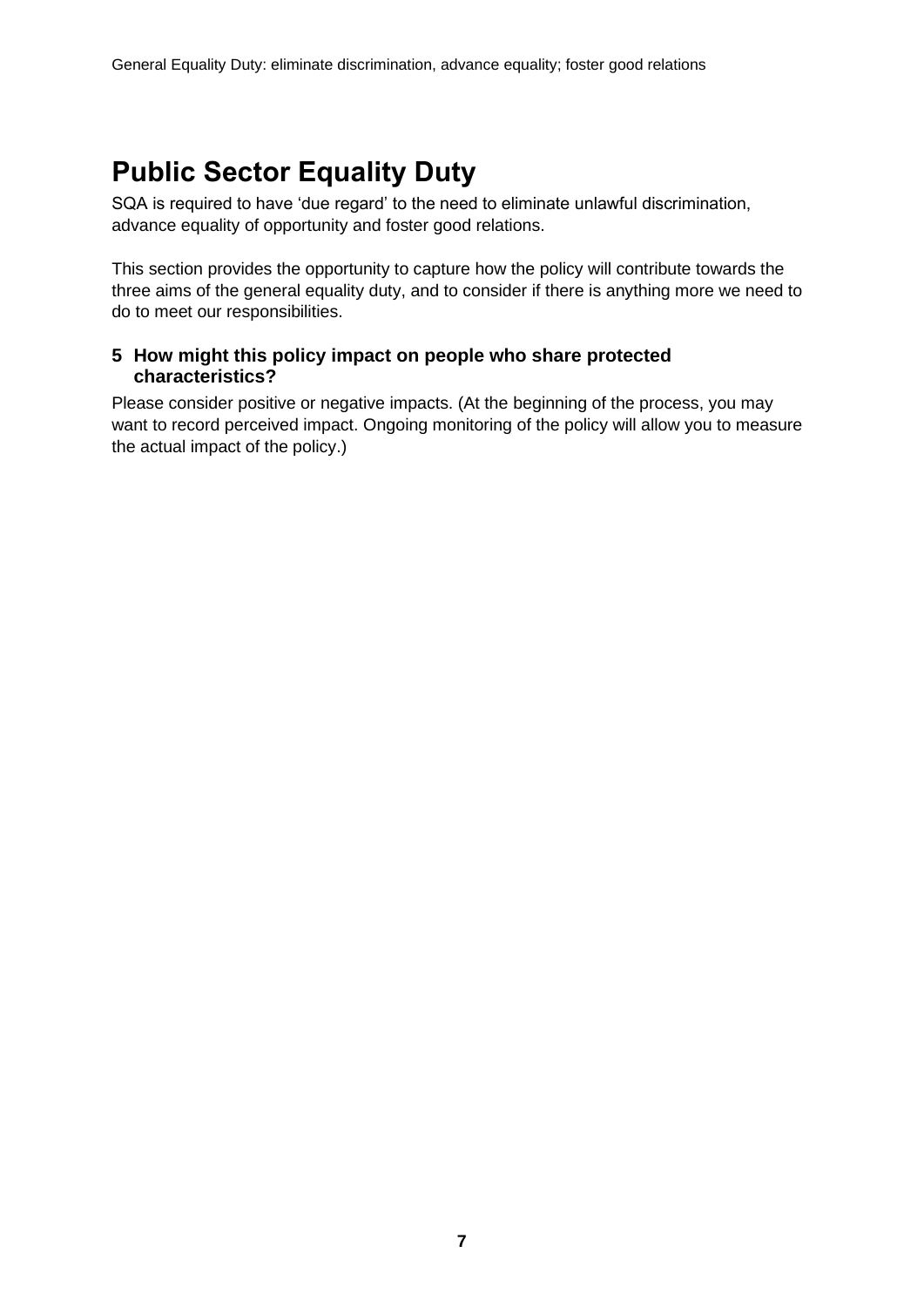| <b>Protected</b><br>characteristic                                 | <b>Impact</b><br>(positive/negative/neutral) | Please provide more<br>information                                                                                                                                                                                                                                                                                                                      |  |  |
|--------------------------------------------------------------------|----------------------------------------------|---------------------------------------------------------------------------------------------------------------------------------------------------------------------------------------------------------------------------------------------------------------------------------------------------------------------------------------------------------|--|--|
| $Age - effect on$<br>specific age group:<br>older colleagues (55+) | Negative                                     | Younger colleagues will be<br>prioritised for development in<br>leadership and future skills growth<br>areas. However, development for<br>older colleagues in coaching and<br>mentoring will help them to use<br>and share their experience. There<br>is also significant representation<br>within this age group compared to<br>younger colleagues.    |  |  |
| $Age - effect on$<br>specific age group:<br>young people           | Positive                                     | Young people will have more<br>opportunity to join the organisation<br>and develop into<br>leader/manager/influencer roles<br>and have their voice heard.                                                                                                                                                                                               |  |  |
|                                                                    |                                              | Young disabled people will have<br>specific opportunity to join the<br>organisation through internships<br>and apprenticeships. Funding<br>being available for up to age of 29<br>will increase the potential to join an<br>apprenticeship. Working with other<br>agencies will provide more<br>inclusive work practice and work<br>experience.         |  |  |
|                                                                    |                                              | Young care experienced people<br>will have specific opportunity to<br>join the organisation through<br>internships and apprenticeships.<br>Funding being available for up to<br>age of 29 will increase the<br>potential to join an apprenticeship.<br>Working with other agencies will<br>provide more inclusive work<br>practice and work experience. |  |  |
| <b>Disability</b>                                                  | Positive                                     | Disabled colleagues should benefit<br>from having young disabled people<br>in the organisation as we learn<br>from them and improve our<br>practice.                                                                                                                                                                                                    |  |  |
| Marriage/civil<br>partnership                                      | <b>Neutral</b>                               | There is no current data available<br>or employee networks in place to<br>inform decision making.                                                                                                                                                                                                                                                       |  |  |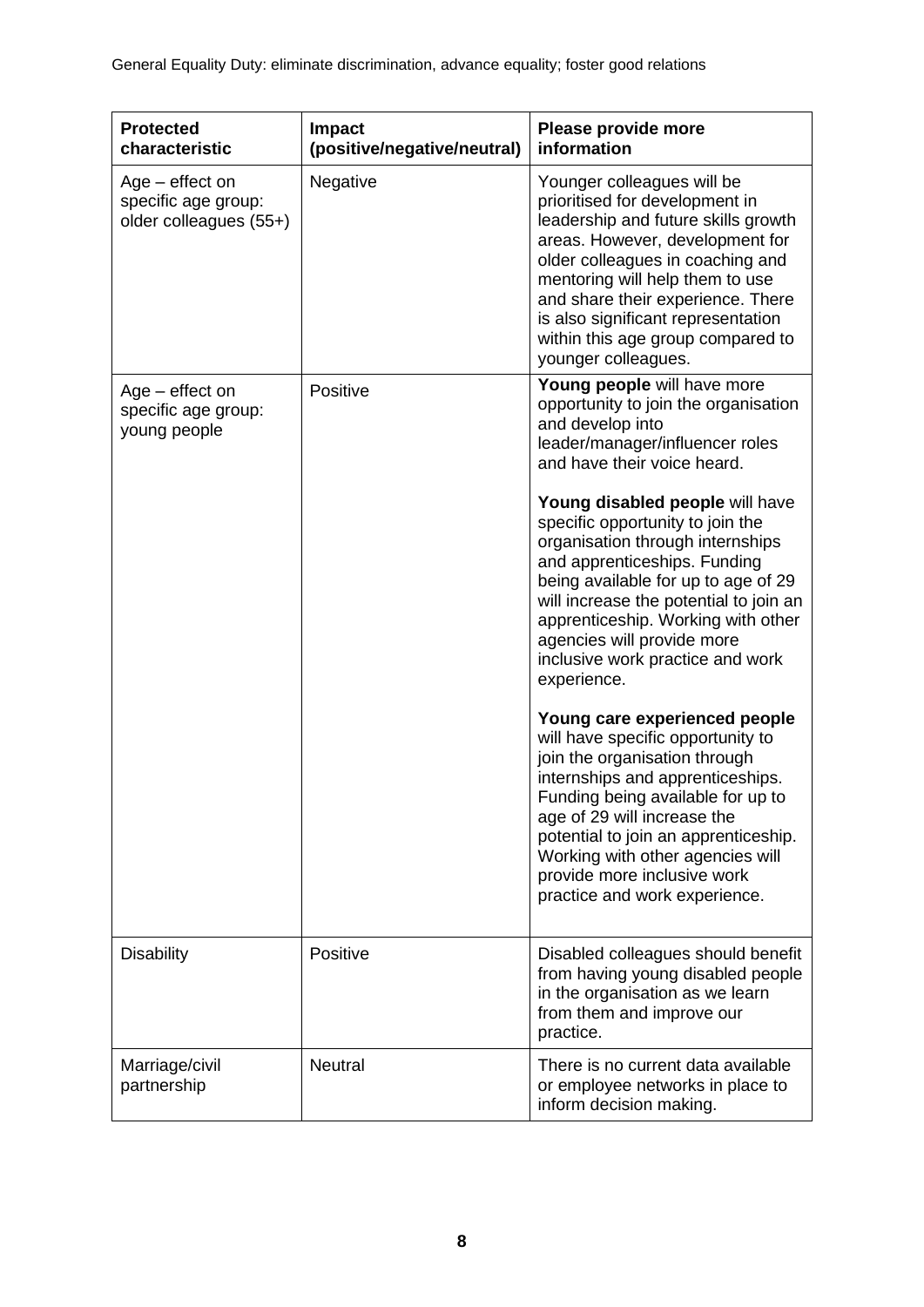| Race                                                        | <b>Neutral</b> | There is no evidence yet to<br>suggest we have a gap however<br>we will continue to monitor the<br>data and consult with colleagues                                                                                                                                                                                                                                                                                         |  |
|-------------------------------------------------------------|----------------|-----------------------------------------------------------------------------------------------------------------------------------------------------------------------------------------------------------------------------------------------------------------------------------------------------------------------------------------------------------------------------------------------------------------------------|--|
| Religion/belief/non-<br>belief                              | <b>Neutral</b> | There is no current data available<br>or employee networks in place to<br>inform decision making.                                                                                                                                                                                                                                                                                                                           |  |
| Sexual orientation                                          | <b>Neutral</b> | There is no evidence yet to<br>suggest we have a gap however<br>we will continue to monitor the<br>data and consult with colleagues.                                                                                                                                                                                                                                                                                        |  |
| Gender reassignment<br>(gender identity and<br>transgender) | <b>Neutral</b> | There is no evidence yet to<br>suggest we have a gap however<br>we will continue to monitor the<br>data and consult with colleagues.                                                                                                                                                                                                                                                                                        |  |
| Pregnancy/maternity                                         | <b>Neutral</b> | There is no current data available<br>or employee networks in place to<br>inform decision making.                                                                                                                                                                                                                                                                                                                           |  |
| Sex                                                         | <b>Neutral</b> | There is no evidence yet to<br>suggest we have a gap however<br>we will continue to monitor the<br>data and consult with colleagues.                                                                                                                                                                                                                                                                                        |  |
| Care experience<br>(where relevant)                         | Positive       | Young care experienced people<br>will have specific opportunity to<br>join the organisation through<br>internships and apprenticeships.<br>Funding being available for up to<br>age of 29 will increase the<br>potential to join an apprenticeship.<br>Care experienced colleagues<br>should benefit from having young<br>care experienced people in the<br>organisation as we learn from<br>them and improve our practice. |  |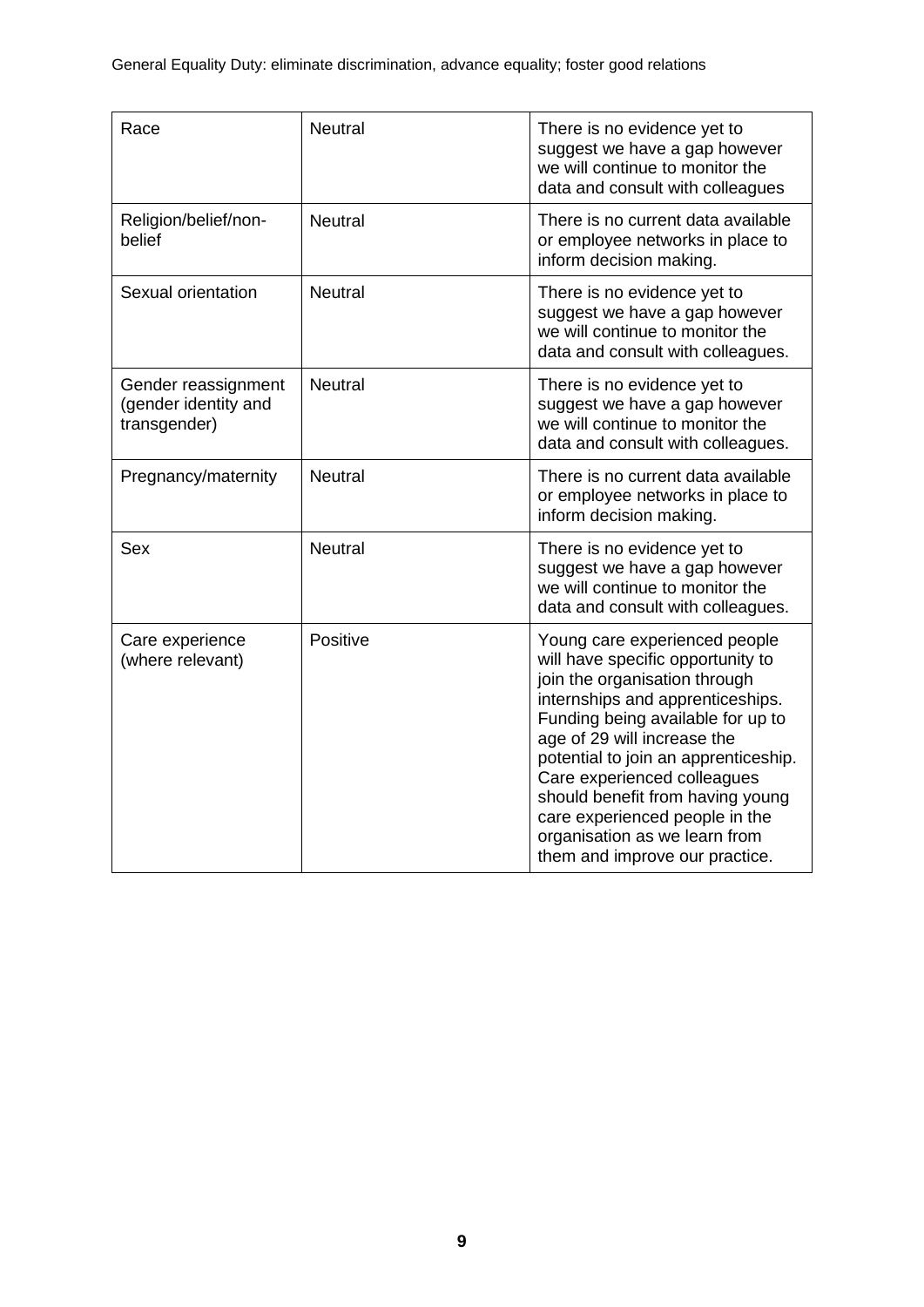#### **6 What arrangements could be implemented to reduce or mitigate any potential adverse or negative impacts identified above?**

Fostering good relations with those not included in the strategy by:

Encouraging CMI coaching and mentoring for older colleagues

Continuing to consult and listen to employee networks for protected characteristics not yet part of the strategy.

Use data that may be available of other protected characteristics from the planned data sharing project to update the strategy where necessary.

#### **7 If you are proceeding with a decision that may have a negative impact despite the mitigatory arrangements identified in Step 4, are you satisfied that this is objectively justified, ie a proportionate means of achieving a legitimate aim? Please provide explanatory details.**

The nature of this strategy is that is it only open to young people and this is justified as it is driven by a government initiative only available to 16-19 year olds and care experienced young people up to the age of 29 and IIYP defines young person as up to age 24 and our internal data tells us this age group has the lowest representation in the workforce. I am satisfied that it is justified based on the evidenced in relation to inequalities facing young people in the workplace as cited in my evidence section.

#### **8 Could this policy be revised or changed to better meet the general equality duty?**

Any updates to government initiatives will be considered. Annual review of strategy will consider any further information from other groups of colleagues or change in number of people in each age category.

#### **9 Has there been consultation/is consultation planned with people who will be affected by this policy/procedure/project/decision? Please detail below how this has affected your decision making.**

**Complete** 

• Consultation with apprentices on strategy development.

See above for impact on decision making.

Future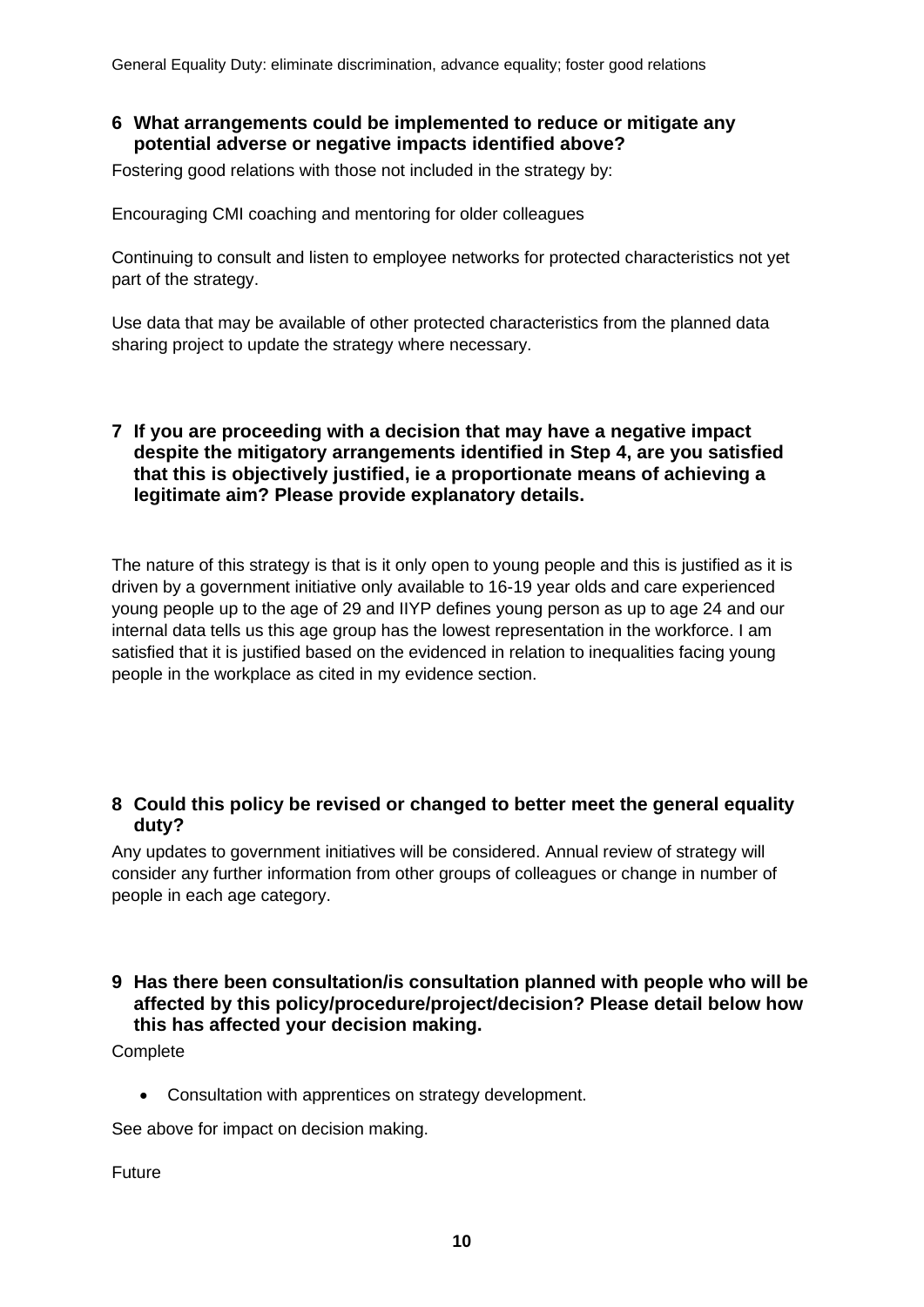General Equality Duty: eliminate discrimination, advance equality; foster good relations

- Consultation with all colleagues under 24
- Consultation with managers, Heads of Service and Influencers and associated training to support a young colleague.

Information from these sessions will be considered in future development of strategy.

#### **10 How will this policy be monitored and evaluated?**

Please see above measurements of success.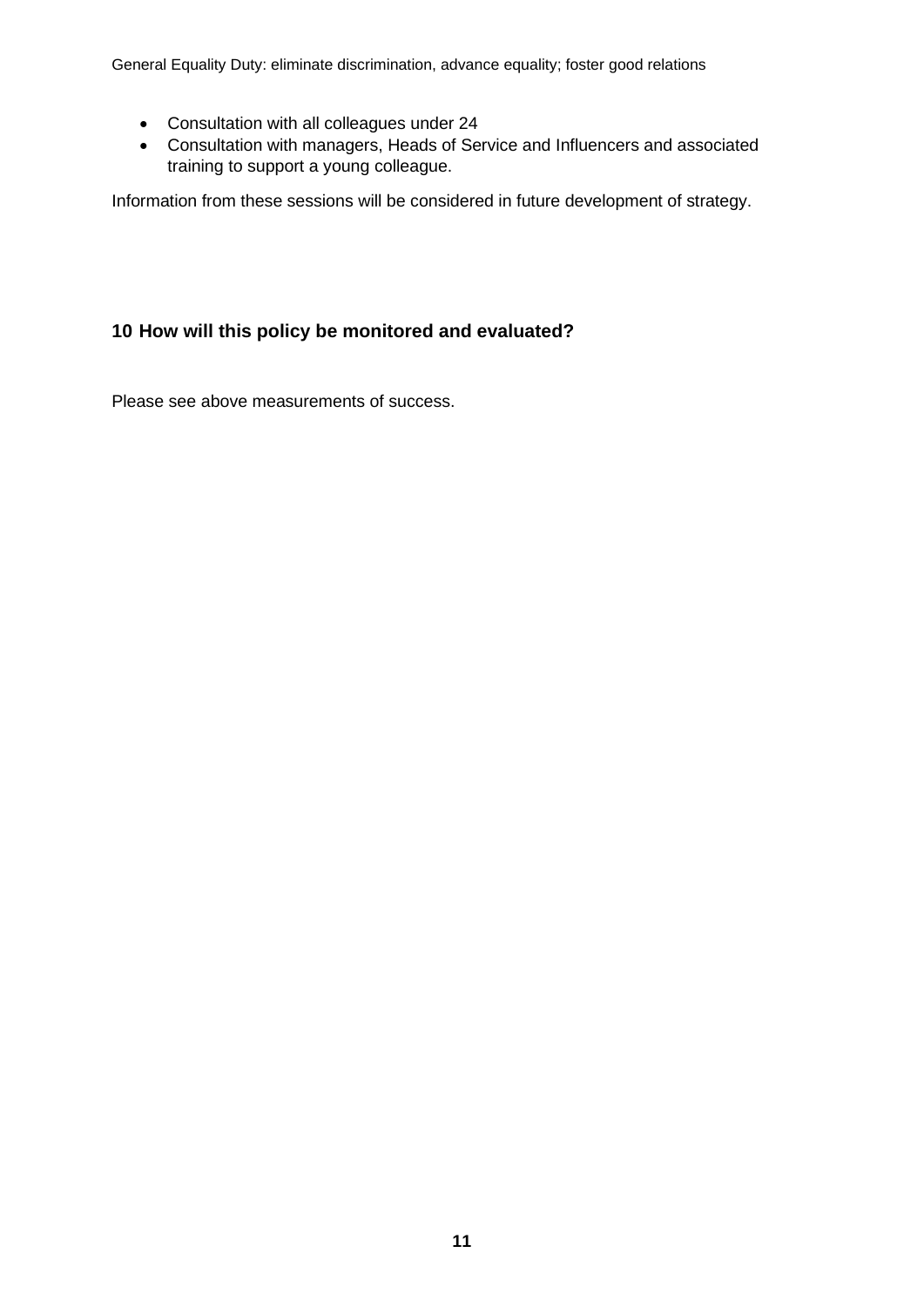# **Action plan**

| <b>Action:</b>                                                                                                                                                                                           | <b>Owners:</b>                 | Dates:                        |
|----------------------------------------------------------------------------------------------------------------------------------------------------------------------------------------------------------|--------------------------------|-------------------------------|
| The strategy will ensure experience is recognised and<br>defined in terms of work activity and not number of years<br>and we will work with HR to change job descriptions to<br>reflect this commitment. | Sarah<br>Anne<br>Rooney        | By<br><b>November</b><br>2022 |
| We will continue to monitor the data on other protected<br>characteristics and consult with colleagues.                                                                                                  | Sarah<br>Anne<br>Rooney        | By<br><b>November</b><br>2022 |
| IIYP annual reviews will drive any changes to the strategy.                                                                                                                                              | <b>Sarah</b><br>Anne<br>Rooney | By May<br>2022                |
| Use data that may be available of other protected<br>characteristics from the planned data sharing project to<br>update the strategy where necessary.                                                    | Sarah<br>Anne<br>Rooney        | By<br><b>November</b><br>2022 |
| The strategy will ensure experience is recognised and<br>defined in terms of work activity and not number of years<br>and we will work with HR to change job descriptions to<br>reflect this commitment. | <b>Sarah</b><br>Anne<br>Rooney | By<br><b>November</b><br>2022 |
| We will continue to monitor the data on other protected<br>characteristics and consult with colleagues.                                                                                                  | <b>Sarah</b><br>Anne<br>Rooney | By<br><b>November</b><br>2022 |

# **Approval and publication**

Completed equality impact assessments will be published on SQA's website. As such, they must:

- be discussed and approved
- be sent electronically to **equality@sqa.org.uk**
- have actions identified, recorded and monitored as part of SQA's equality action plan

Date: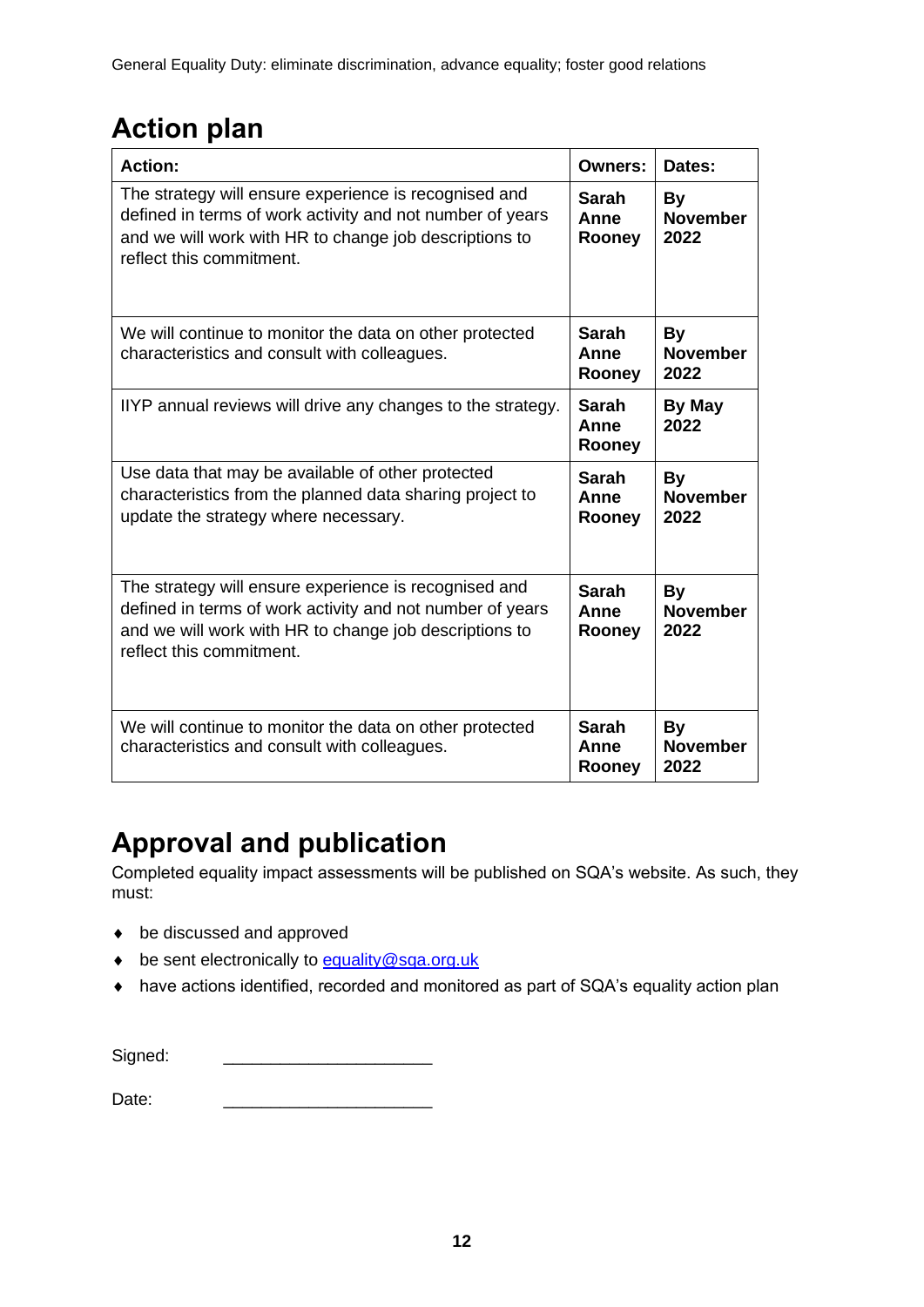### **Summary of the Public Sector Equality Duty (PSED) of the Equality Act 2010**

#### **Components**

A public authority must, in the exercise of its functions, have *due regard* to the need to:

a) eliminate discrimination, harassment, victimisation and any other conduct that is prohibited by or under this Act (*Fairness*)

b) advance equality of opportunity between persons who share a relevant protected characteristic and persons who do not share it (*Opportunity*)

c) foster good relations between persons who share a relevant protected characteristic and persons who do not share it (*Respect*)

#### **Due regard**

Regarding (b) *Opportunity***,** having due regard specifically involves taking steps to:

a) Remove or minimise disadvantages suffered by persons who share a relevant protected characteristic that are connected to that characteristic\*

b) Take steps to meet the needs of persons who share a relevant protected characteristic that are different from the needs of the persons who do not share it

c) Encourage persons who share a relevant protected characteristic to participate in public life or any other activity in which participation by such persons is disproportionately low

Regarding (c) *Respect*, having due regard specifically involves taking steps to:

a) Tackle prejudice

b) Promote understanding

\*Due regard comprises two linked elements: proportionality and relevance. The weight that public authorities give to equality should be proportionate to how relevant a particular function is to equality. In short, the more relevant a policy, procedure or practice is to equality and people, then the greater the regard that should be paid.

#### **Protected characteristics**

The protected characteristics are:

- $\leftrightarrow$  Age
- Marriage and Civil Partnership\*\*
- ◆ Religion or Belief
- ◆ Disability
- ◆ Pregnancy and Maternity
- $\bullet$  Sex